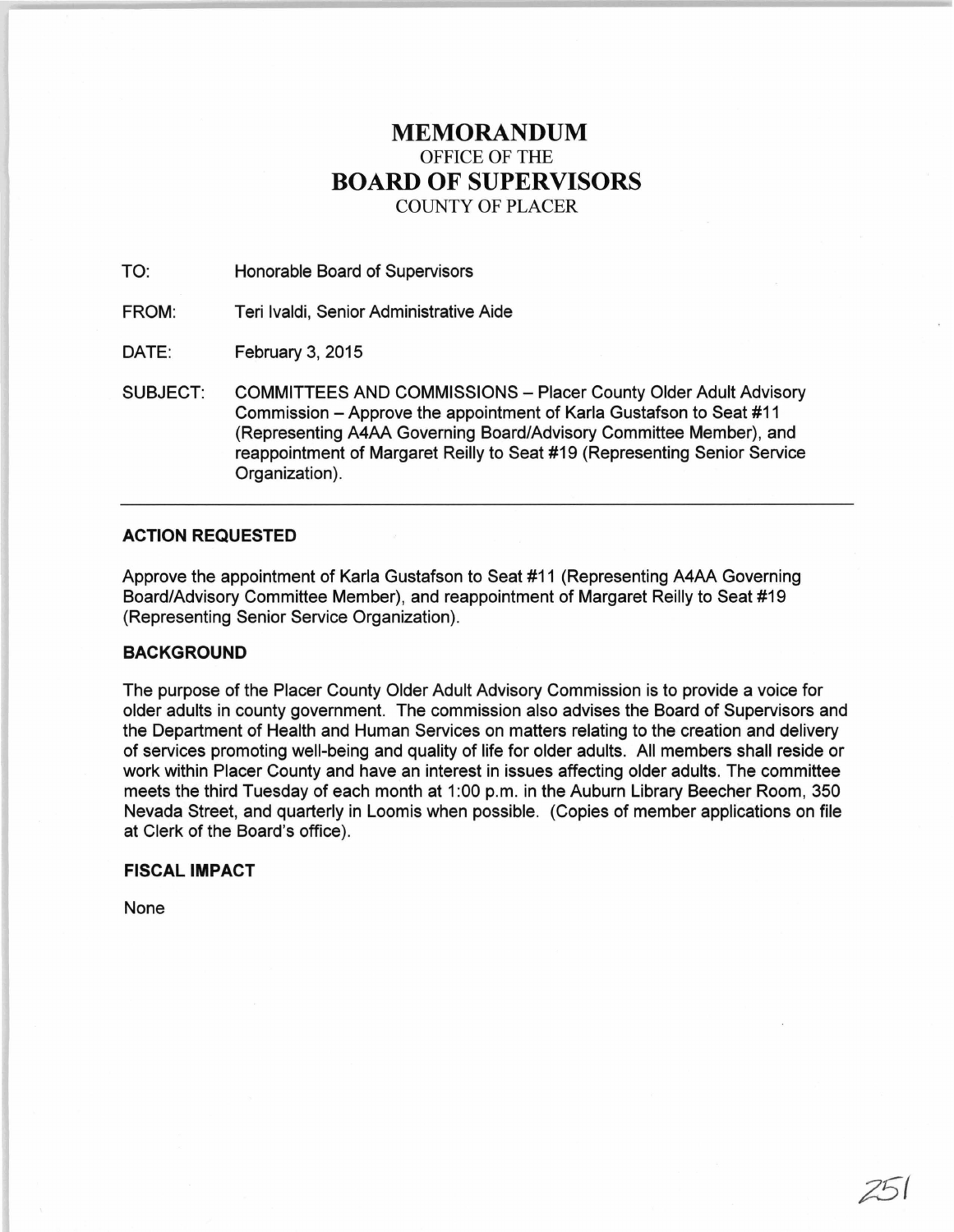## PLACER COUNTY OLDER ADULT ADVISORY COMMISSION

### PUBLIC COMMITTEE

PURPOSE: To provide a voice for older adults in county government. To advise the Board of Supervisors and the Dept. of Health and Human Services on matters relating to the creation and delivery of services promoting well-being and quality of life for older adults.

## CONFLICT OF INTEREST: No

COMPOSITION: All members shall reside or work within the County, have an interest in issues affecting older adults. Members shall be appointed by the Board of Supervisors. 1 rep from each District (5), 3 Public-at-Large, 1 Older Adult Collaborative, 2 A4AA Governing Board/Advisory Committee Member, 1 CA Sr. Legislature Member, 1 Minority rep, 6 Senior Service Organizations members for a total voting membership of 19. 3 non-voting members, 1 Board of Supervisors or designee, 1 Health and Human Services Liaison, and. 1 rep from the Area 4 Agency on Aging.

MEETINGS: 3rd Tuesday of every month at 1:00 to 3:00 p.m. in the Auburn Library Beecher Room, 350 Nevada Street, quarterly in Loomis (when possible).

COMPENSATION: Commission members shall serve without compensation. However; appointed members shall be reimbursed for actual and necessary expenses incurred while performing official duties.

#### COUNTY CONTACT PERSON

Cheryl Trenwith, Pub Authority Mgr (530) 889-7249 11512 8 Avenue Auburn, CA 95603-

SEAT# 1 Vacant Seat REPRESENTS: Dist 1 TERM LENGTH: 3-years APPOINTED BY: BOS

SEAT# 4 Suzanne Jones REPRESENTS: Dist 4 TERM LENGTH: 3~year APPOINTED BY: BOS EXPIRES: 5/20/2017

SEAT# 7 William Reed REPRESENTS: Pub-at-Lrg TERM LENGTH: 3-years APPOINTED BY: BOS EXPIRES: S/6/2017

SEAT# 10 IrWin A. Herman, MD REPRESENTS: A4AA Gov Bd/Adv Cmtee Mbr TERM LENGTH: 3-years APPOINTED BY: BOS EXPIRES: 11/4/2017

#### CURRENT MEMBERS

SEAT# 2 Vacant Seat REPRESENTS: Dist'2 TERM LENGTH: 3-years APPOINTED BY: BOS

SEAT# 5 Vacant Seat REPRESENTS: Dist 5 TERM LENGTH: 3-year APPOINTED BY: BOS

SEAT# 8 Antoinette Fabela REPRESENTS: Pub-at-Lrg TERM LENGTH: 3-years APPOINTED BY: BOS EXPIRES: 5/8/2015

SEAT# 11 Vacant Seat REPRESENTS: A4AA Gov Bd/Adv Cmte Mbr TERM LENGTH: 3-year APPOINTED BY: BOS

SEAT# 3 AI Gonzalez REPRESENTS: Dist 3 TERM LENGTH: 3-years APPOINTED BY: BOS EXPIRES: 5/6/2017

CONTACT PERSON

SEAT# 6 David Wiltsee REPRESENTS: Pub-at-Lrg TERM LENGTH: 3-years APPOINTED BY: BOS EXPIRES: 7/8/2017

SEAT# 9 Vacant Seat REPRESENTS: Older Adult Collab TERM LENGTH: 3-year APPOINTED BY: BOS EXPIRES:

SEAT# 12 Vacant·Seat REPRESENTS: CA Sr Leg Mbr TERM LENGTH: 3-years APPOINTED BY: BOS

Last Update: 11/4/2014 1:20:49 PM

Placer County Older Adult Advisory Commission Public Roster

Page 1 of 2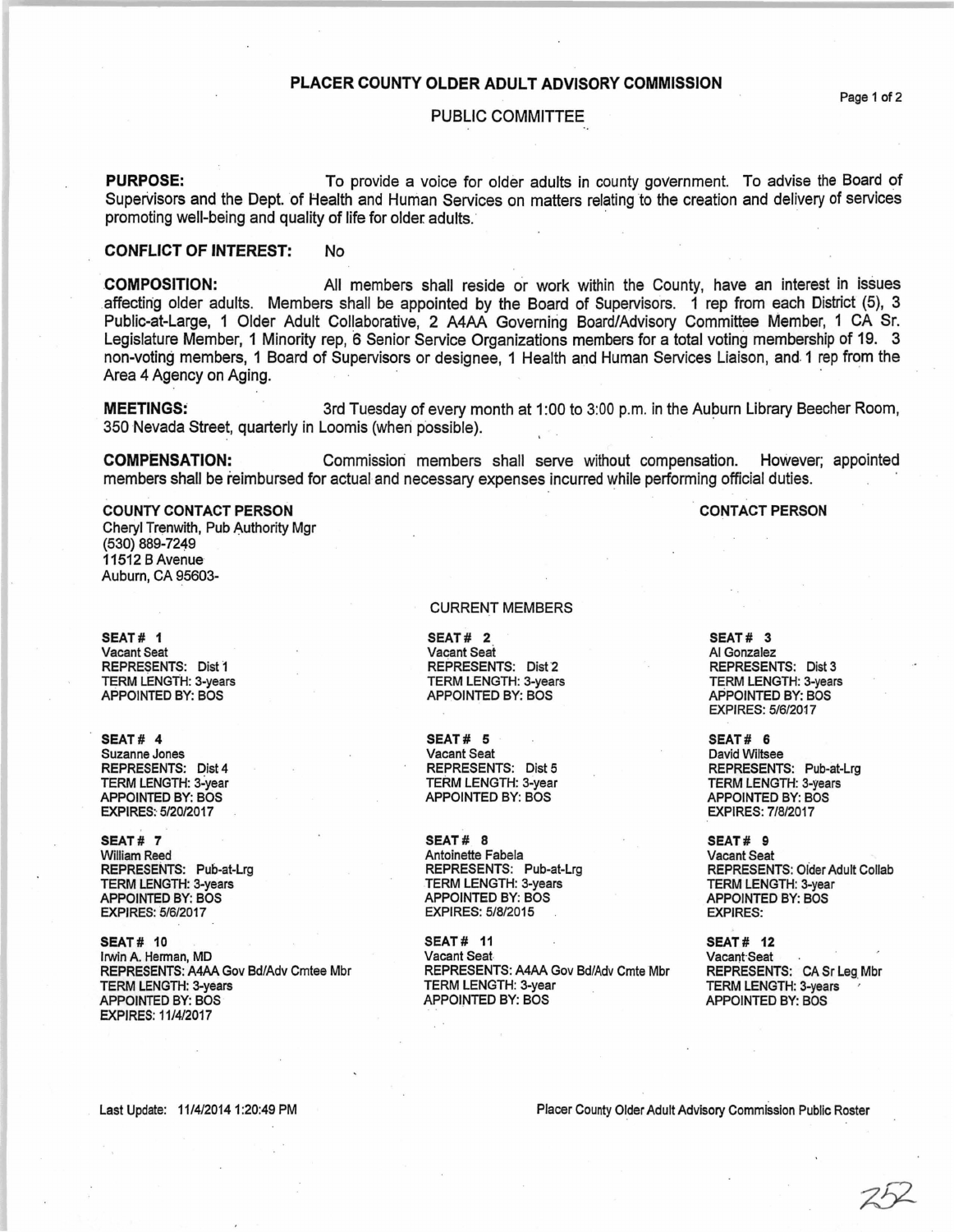## PLACER COUNTY OLDER ADULT ADVISORY COMMISSION

## PUBLIC COMMITTEE INFORMATION CURRENT MEMBERS (continued)

SEAT# 13 Gloria Plasencia REPRESENTS: Minority TERM LENGTH: 3-years APPOINTED BY: 80S EXPIRES: 6/12/2016

SEAT# 16 Karla Gustafson REPRESENTS: Sr Svc Org TERM LENGTH: 3-years APPOINTED BY: 80S EXPIRES: 1/27/2015

SEAT# 19 Margaret Reilly REPRESENTS: Sr Svc Org TERM LENGTH: 3-years APPOINTED BY: 80S EXPIRES: 1/27/2015

SEAT# 22 Nancy Vasquez REPRESENTS: A4A on Aging TERM LENGTH: 80S Pleasure APPOINTED BY: 80S

#### SEAT# 14 Ignacio Cespedes REPRESENTS: Sr Svc Org TERM LENGTH: 3-year APPOINTED BY: 80S EXPIRES: 9/13/2017

SEAT# 17 Eldon Luce REPRESENTS: Sr Svc Org TERM LENGTH: 3-year APPOINTED BY: 80S EXPIRES: 4/9/2016

SEAT# ·20 Jim Holmes REPRESENTS: 80S TERM LENGTH: 3-year APPOINTED BY: 80S EXPIRES: 12/31/2014

SEAT# 15 Candace Roeder REPRESENTS: Sr Svc Org TERM LENGTH: 3-years APPOINTED BY: 80S EXPIRES: 12/13/2017

SEAT# 18 Vacant. Seat REPRESENTS: Sr. Svc Org TERM LENGTH: 3-years APPOINTED BY: 80S

SEAT# 21 Cheryl Trenwith REPRESENTS: HHS Liaison TERM LENGTH: 3-year APPOINTED BY: 80S EXPIRES: 8/24/2015

Last Update: 11/4/20141:20:55 PM Placer County Older Adult AdVisory Commission Public Roster

Page 2 of 2